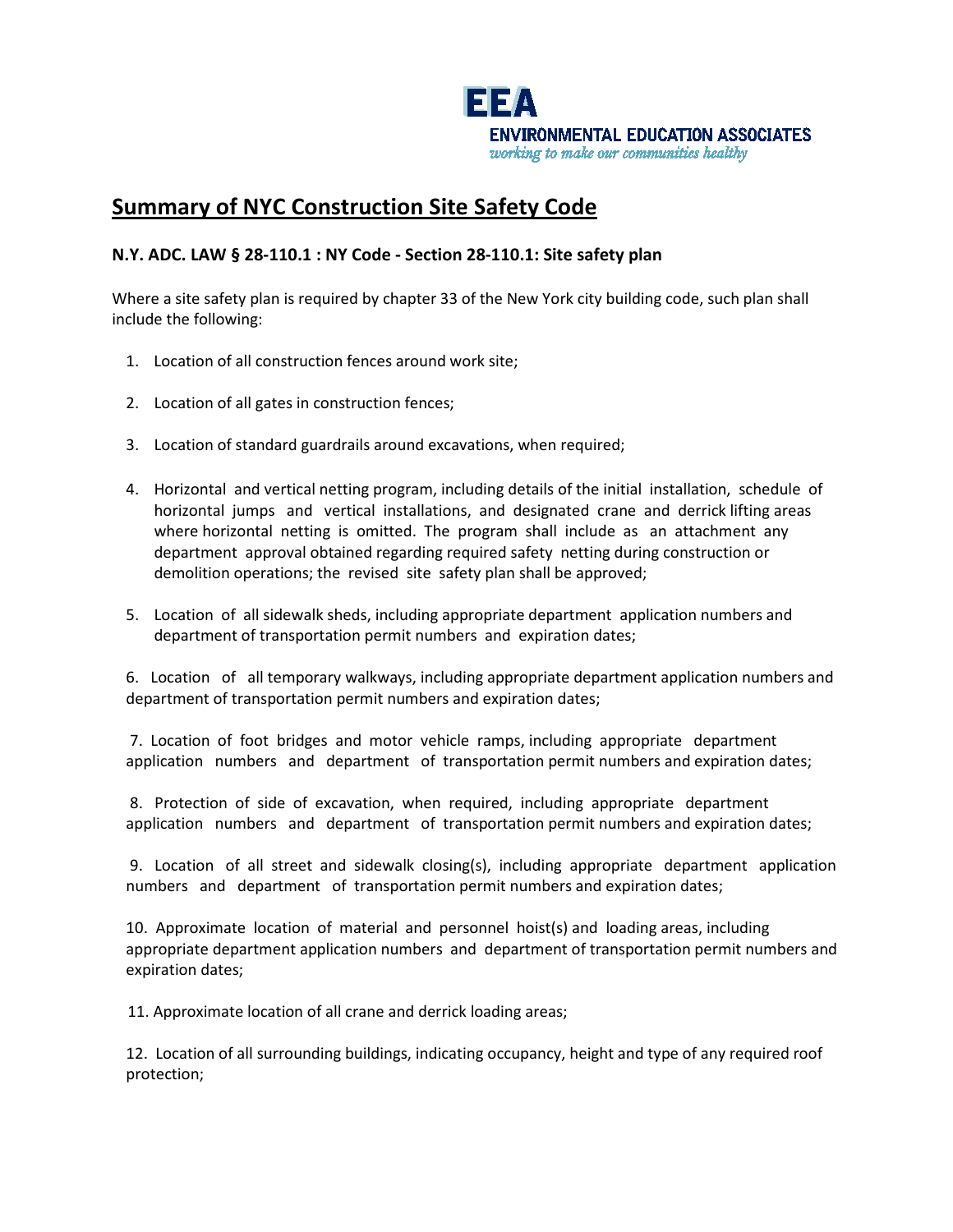

13. Location of all standpipe system and siamese hose connections;

14. Location of all temporary elevators for fire department use when building is above 75 feet (22 860 mm) in height;

15. Location of all exterior contractors' sheds;

16. All required safety netting and scaffolding;

17. Widths of all sidewalks and roadways; all traffic information; all exits from job site;

18. A copy of the proposed site safety manager or site safety coordinator certificate, as applicable, including the certificate for any alternate site safety manager or site safety coordinator;

19. Such features requiring special sequencing in order to maintain safe conditions with a written description of those sequences;

20. The site safety plan shall include a statement that prior to performing any work on the project all workers shall have successfully completed, within the previous five calendar years, a ten hour course approved by the United States Department of Labor Occupational Safety and Health Administration in construction industry safety and health, or by the commissioner covering substantially the same material. Successful completion of such training course shall be evidenced by

- (a) presentation of a bona fide course completion card,
- (b) copy of such card,

(c) a training roster, attendance record or other documentation from the certified trainer pending the issuance of such card or

(d) other valid proof which may be approved by the commissioner. Such evidence shall be readily available to the commissioner upon request; and

21. A statement that all workers employed on the site will receive a site-specific safety orientation program. This program shall include a review of any hazardous activities of the job that are relevant to the tasks and activities to be performed. All workers must attend such program no later than seven days after commencing their employment.

## **N.Y. ADC. LAW § 28-402.1 : NY Code - Section 28-402.1: Certificate required**

It shall be unlawful to perform the duties and responsibilities of a site safety manager as specified in chapter 33 of the New York city building code unless such work is performed by a person certified as a site safety manager under the provisions of this article.